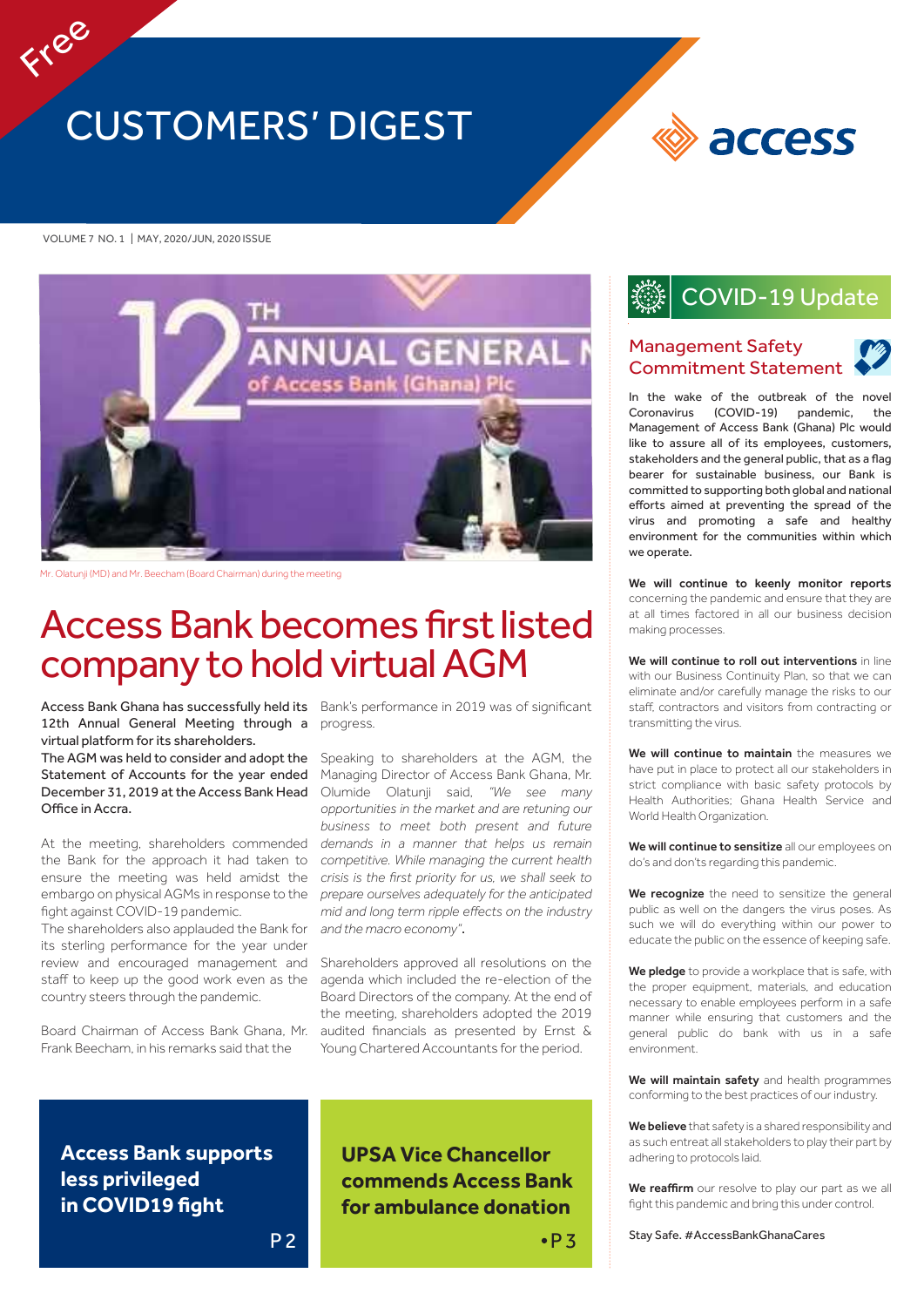# **Customer Speaks:**

Customer appreciates Access Bank's Services

*"Theservicewas awesome whenI was opening myaccount. I mean,everything went smooth to my expectations. I had severalbanks introducing methodsthat didn'tgodownwell withme,butAccess bank did everything as simple as A, B, C and I really appreciate the effective work done.They are very serious andalsohave a nice way of approaching customers. They are amazing staff. I would be looking forward to enjoying moreof such professional services from Access Bank."* **Abubakari Sualisu**



### Access Bank Supports less Privileged in Covid-19 Fight



Nana Adu Kyeremateng, Head of Corporate Communications at Access Bank presents items to Albert Boakye Okyere, MCE for Ashaiman

Responding to calls to help alleviate dire situations in various communities across the country, Access Bank Ghana has stepped up its COVID-19 support efforts by earmarking GHS300,000 for food, sanitary and personal protective equipment (PPEs) to over fifteen municipalities across the country.

The beneficiary municipalities selected for this intervention, include Korle-Klottey, Ayawaso East, Old Fadama, La Nkwantanang, Ashaiman Municipal, Ga East and Kpong Katamanso all in Greater Accra. The rest are Asokore Mampong together with Aboabo in Ashanti, New-Juaben in Eastern; Takoradi Municipal, Fanteakwa District and Tarkwa-Nsuaem in Western; Ho Municipal in Volta, Techiman Municipal in Bono East, Sanerugu in Northern, Kassena Nankana West in Upper East and Wa

Municipal in Upper West.

Commenting on the donation, the Managing Director of Access Bank, Mr Olumide Olatunji, noted that the novel Corona Virus had without doubt brought a large measure of untold hardships to many people across the country, especially the vulnerable and less privileged in society, as they have been deprived of their meagre livelihoods.

This brings the Bank's financial contribution towards the COVID-19 fight so far to over GHS1.2 million. Receiving the items, the various Municipal Chief Executives and traditional leaders appreciated the Bank's efforts for reaching out to their members and encouraged people to adhere to the preventive protocols outlined by authorities.

# Keeping Healthy

### Keeping Healthy Amidst COVID-19 (Corona Virus) Infections

#### How much do you know about Corona Virus? Have you put the needed measures in place to protect yourself and your family? Let us find out!

COVID-19 is a respiratory illness caused by a new virus. Symptoms include fever, flu-like symptoms such as coughing, sore throat, fatigue and shortness of breath. The virus can spread from person to person, but good hygiene can prevent infection. People who experience these symptoms should call and book an appointment with a hospital to get tested. The needed precautions to take when attending treatment would be relayed by the medical experts.

#### Some health tips to observe to keep you and your loved ones protected:

#### 1. Wash your hands/ Sanitize Hands frequently/ Avoid handshakes

Coronavirus spreads when droplets containing the virus get into one's body through their eyes, nose or throat. The hand is one of the means through which this occurs. Thus, it serves as one of the means through which the virus spreads from one

person to the other. To prevent infection through the hands, one is advised to consistently and thoroughly wash their hands with soap and water and/ or clean their hands with alcohol-based hand rub (70% alcohol), and avoid handshakes.



#### 2. Wear a nose mask

Wearing a face mask helps to prevent the spread of coronavirus from infected people. This is because when an infected person coughs or speaks, they can send tiny droplets filled with the

virus into the air. However, if everyone is wearing face masks, then this can be limited. That is, the amount of virus that escapes from infected and asymptomatic patients into the environment to cause infections will be reduced.



#### 3. Build up your immune system

Building a strong immune system has been proven to be very essential in combating Covid-19. When a foreign bug like the one that causesCOVID-19 gets into your body, your body puts up its defence in your immune system, which is your white blood cells. This is why you need to build a strong immune system. You can do this through eating of fruits and vegetables daily. For instance, citrus fruits such as oranges, lemons, grape

fruits help to build the immune system. Exercising is also a way to go as researchers have shown that exercise improves the immune and metabolic systems.



#### 4. Limit use of cash

Studies have shown that the virus which is transmittable through droplets could be passed on from dried surfaces to humans. However, it has not been scientifically proven how long the virus survives on currency notes. Regardless, experts suggest that more caution is exercised when handling coins as the virus could stay longer on them than on currency notes. When handling cash, it is advisable to use gloves and alcohol-based sanitizers coupled with frequent washing of hands with soap and water. Also, it is important to ensure one does not touch his/her face after handling cash. Considering all these the new normal is for one to transact business using digital platforms thereby limiting contact with cash. Access Bank is committed to protecting its customers

as its robust digital platforms are available 24/7 for customer use.

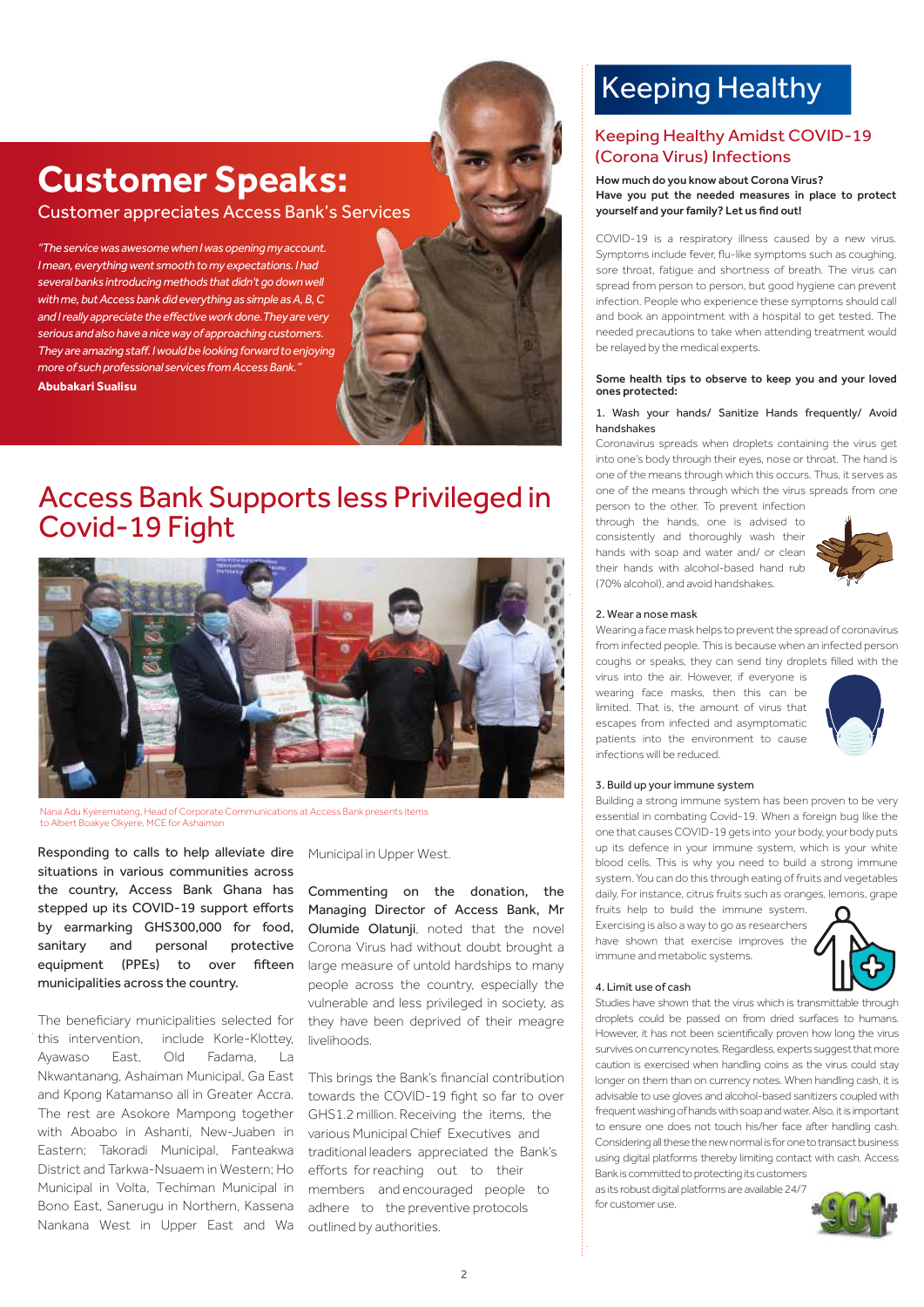## UPSA ViceChancellor Commends Access Bank for Ambulance Donation



Access Bank team with officials of UPSA

The Vice-Chancellor of the University of Professional Studies, Accra (UPSA), Prof. Okoe Amartey, has commended Access Bank for the donation of an ambulance to the university which will help to address emergency health issues in the university and its environs, particularly during the coronavirus pandemic.

Receiving the ambulance on behalf of the university, Prof. Amartey expressed gratitude for the gesture and said that it will serve a very useful purpose for the university's clinic especially when it plans to upgrade to a hospital in a year's time to serve the community better

The ambulance, which will be managed by the UPSA Clinic on campus, is equipped with basic emergency kits such as oxygen inhaler, fire extinguisher, stretcher among others.

Managing Director of the bank, Olumide Olatunji, in a comment made on his behalf by a representative, Stephen Abban (Divisional Head, Retail Banking), said the donation was targeted at UPSA because its clinic currently does not have any ambulance facility to transport patients in emergency situations, putting the lives of students and surrounding neighbours at risk should they run into any critical condition requiring swift transfer to a larger hospital.

He added that the donation also forms part of the bank's efforts to help fight the COVID-19 pandemic. "A lot of logistical support is required in dealing with many health issues across the country including the COVID-19 pandemic and we believe that this gesture will also enable the UPSA clinic to move around the wider community, to attend to any emergency situation when they arise," he said.

## Women SME's Benefit from Free Webinar Series



In viewofrecent events associatedwithCOVID-19 such as restrictions on movement across the world, Access Bank is using this period to engage its customers, particularlywomen in its "W Webinar Series" on a range of topics to help them navigate this process for their businesses, lifestyle and family.

The "W Webinar Series" is an initiative organised through virtual platforms/calls for female customers across all countries of presence within the Bank.

Speaking on the need to engage customers to remodel their businesses to stay profitable, the Managing Director of Access Bank Ghana, Olumide Olatunji, indicated, the COVID-19 pandemic has altered the way life will be lived and as such businesses must be supported to acknowledge and address these concerns, particularly how businesses operate going forward.

Engaging participants on the topic "Post Covid-19; the 'New Normal", Renee Q. Boateng, a Personal Branding, TV Host and Confidence coach, noted that our mind-set is the only thing that can help us successfully navigate this season. She explained that this season although unexpected, has given us the perfect opportunity to rethink our strategy for life and business, to reflect and re-evaluate.

The series is open to all customers and the general public irrespective of one's location. Other topics addressed previously include Making your career foolproof – optimizing productivity, Structuring your home for business and career effectiveness and Redesigning your business model for resilience. The series in its first edition has recorded over 2,300 live participants and a reach of more than 134,000 from 15 countries worldwide.

Recordings of sessions are available on thewcommunity.com for your information.

### Product Focus



### Access Bank Partners UnityLink Money Transfer

In line with our strategy to provide a one-stop-shop for inward remittances and offer customers more than banking, the Bank has recently partnered UnityLink Money Transfer to make their services available through the Bank's wide network.

UnityLink is an international Money Transfer product which offers a simple, fast and safe channel for individuals, business associates and organizations to transfer funds to meet needs such as payment of school fees, medical bills, family support, project financing, etc. They have presence in UK, Europe, Asia, America and many more corridors. Currently, Access Bank serves as a receiving Agent on the UnityLink platform.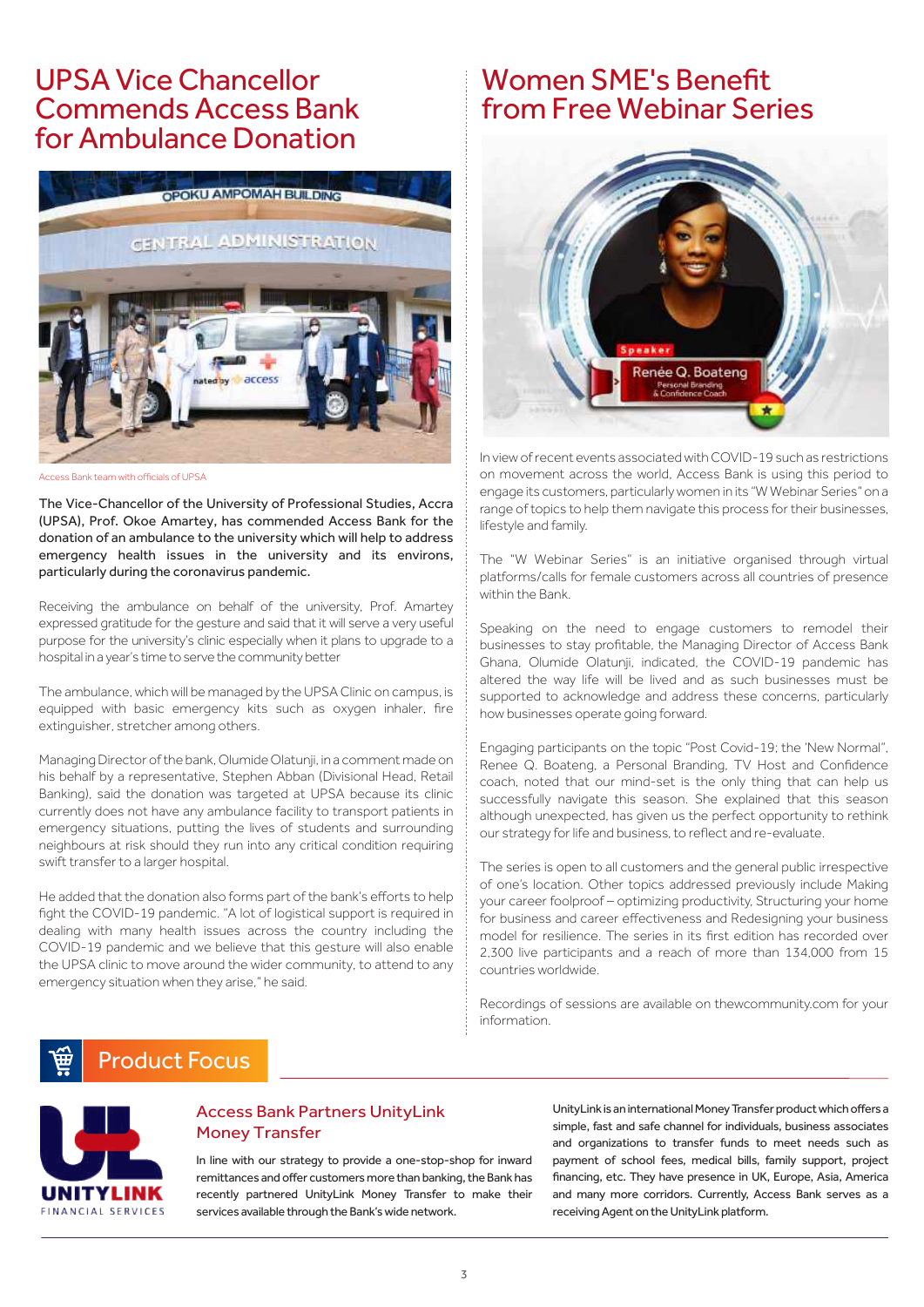### Access Bank Ranked Best Bank inCustomer Service



Access Bank Ghana has been ranked as the best company in customer service in Ghana's banking industry by the Ghana Customer Service Index (GCSI). We were ranked first in the financial sector ahead of the Stanbic Bank, Zenith Bank, Fidelity Bank, Ecobank, Agriculture Development Bank and GCB Bank. Our performance is an improvement of the 2018 ranking, where we ranked second.

The research and survey this year collected data on key metrics such as professionalism, customer focused innovations, feedback and complaints, processes and procedures as well as staff engagement among others.

Findings of the 2019 survey, presented to stakeholders and the media by the Institute of Customer Service Professionals (ICSP), covered nine economic sectors, namely the financial (bank/non-bank), utilities, telecommunications, hospitality, healthcare, retail malls, public sector, online businesses and transportation. Data was collected from over 1,200 respondents of various sectors in Accra, Kumasi and Takoradi.

Managing Director of the bank, Olumide Olatunji noted that the Bank's rating is a reflection of the measures put in place over the years to improve customer experiences.

Commenting on the ranking he said: *"We have a bold ambition to become the leading retail bank in Ghana by 2022 and to achieve this, we are constantly investing in our people, systems and processes to enhance service delivery, increase retention rates and extend the customer life journey using new and innovative channels. Customer feedback has also been pivotal to our growth because we have entrenched this way of life strongly in our service culture, as we build a sustainable banking franchise here in Ghana"*.

The GCSI is a yearly report which provides an insight into the state of customer service in Ghana. GCSI uses a 3-component approach; research, traditional surveys (face to face, telephone and written questionnaires) and online surveys as a basis to measure the performance of businesses vis-à-vis their customer relations. The Index determines the "degree of satisfaction" of customers who patronize the services of companies – both private and public.

### Customers Rewarded in 'App Your Game' Val's Promo



An excited customer displays her prize

Over the years, the Bank has joined the international community to celebrate Valentine's Day on the 14th of February to reiterate its appreciation and commitment to all stakeholders; staff and customers alike. This year, a campaign dubbed 'App Your Game' was run throughout the month of February to mark the season of love.

The celebration offered the Bank an opportunity to encourage customers to step up their banking experiences using our convenient and reliable Access Mobile App. Within the month, more awareness was created on the unique features of the App with more customers signed unto it and encouraged to use the App for their transactions in the comfort of their homes, offices etc.

The month-long event saw series of social media activations being run to promote social and brand engagements. On social media, the campaign received massive attention from the online community, making it trend as No. 1 in Ghana on the day of the campaign.

Top 5 performing customers with a minimum spend of GHS 500.00 on the Mobile Banking Application were rewarded. All customers who signed unto the App were not left out as they received data or airtime top ups. Walk-in customers were treated to light refreshments as they went about their transactions in the banking halls on Valentine's Day.

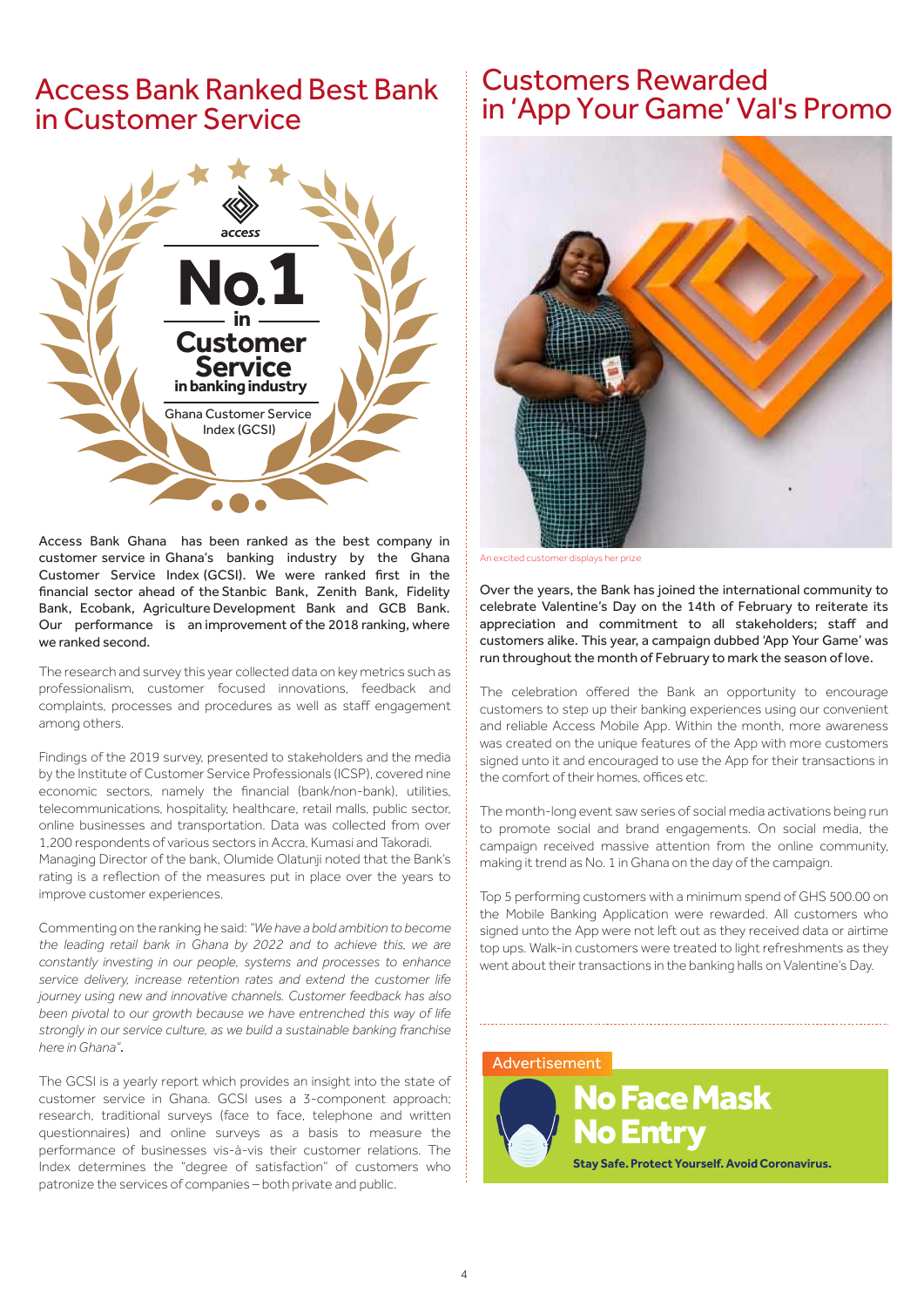

Our Odorkor branch has been relocated to Odorkor Official Town on the Odorkor-Kwashieman High Street, close to the Goil Filling Station.

# FAQs

## **AccessMobileApp**



#### **What is the Access Mobile App?**

The AccessMobile App is an internet based application that allows customers to sign up and perform basic financial transactions. The mobile app is available on Android, iOS and Blackberry operating systems.

### **Are bill payments available on the <b>2 Are there any new exciting App?**

Yes, bill payment is one of the unique features available on the App. The following Bill payments can be made using your App anytime anywhere.

DSTV Bills

1

- -Box Office Package
- -Compact Plus Package
- -Premium Package
- GOTV Bills
- Surfline bundles
- TV License
- ECG Postpaid
- Ghana Water Bills
- MTN Postpaid
- Vodafone Postpaid
- Vodafone Broadband
- Vodafone ADSL
- ARIK Airlines
- British Airways

### **services available on the App?**

Yes, the App has gotten 3 new exciting services added on to give customers more convenience.

- Standing Instruction: This feature enables customers to set debit instruction on their accounts for payments or investments periodically.
- QR Scan: This enables customers to make payment for goods and services purchased via a QR scan. Merchants on the other hand are able to use this for collections.
- Beneficiary Management: This enables customers to save details of their beneficiaries for smooth payments. Usage of this feature reduces payment into wrong accounts.